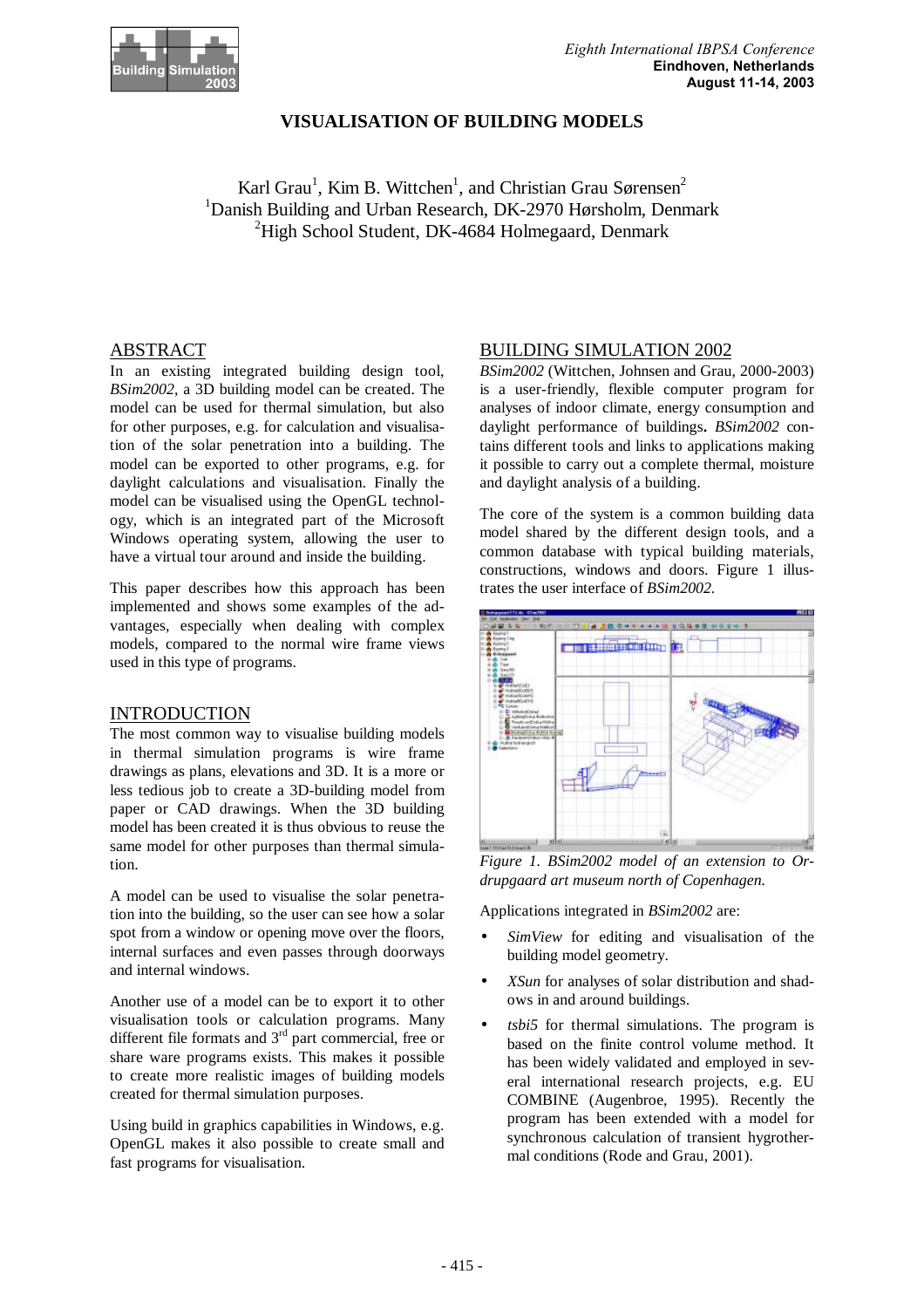- SimLight is a simple tool for estimation of the daylight conditions in convex spaces.
- $SimPv$  is a tool for calculation of the potential electrical production from building integrated PV-systems (Wittchen, 2003).
- SimDB is the user interface for the common database with building materials, constructions etc.

From within *SimView* it is possible to link to a few external programs:

- *SimDxf* allowing the user to create the geometry of the building model by using a CAD-drawing (DXF-format) as the basis (Grau and Wittchen, 1999).
- *Bv98* can import the building model from *Sim-View* to carry out a heating demand calculation according to the EN832 standard and a building code compliance check.
- The building model can be exported to the *Radiance* program for visualisation and detailed calculation of the lighting and daylighting conditions.

The following calculations can be made on most buildings using *BSim2002*:

- Heat gains from solar radiation, people, lighting, and equipment
- Solar radiation through windows
- Heating, cooling and ventilation
- Floor (inside constructions) heating
- Power and energy balances
- Temperature, moisture and  $CO<sub>2</sub>$  conditions
- Temperatures and condensation risks in and on constructions
- Perceived indoor air quality
- Heat and air exchange between zones
- Shading conditions
- Variable infiltration and venting
- Several different ventilation systems simultaneously
- Air exchange in connection with infiltration and opening of windows
- Natural ventilation
- Heat and refrigeration recovery in ventilation plants
- Supply and exhaust air temperature in ventilation plants
- Power consumption in heating and cooling coils and humidification in ventilation plants

### MODEL EDITOR

Models can be created using the build-in model editor *SimView*, but can also be created on the basis of a CAD plan drawing. The geometry is defined in a local 3D coordinate system, with the X-axis facing east, the Y-axis north, and the Z-axis facing upward. Normally a building is not oriented according to this local coordinate system, but the model can finally be rotated according to the actual orientation. A model consists of one or more buildings, but only one building can be analysed at a time.

The geometry of the buildings is represented as shown in the NIAM diagram (Nijssen and Halpin, 1989) in Figure 2.



*Figure 2. Geometry and topology model for BSim.*

Cells bounded by face sides represent rooms. Each face has always two face sides, one facing the cell representing the room, and the other facing the neighbour cell or the outside. Faces are represented as polygons of edges, and two vertices holding the 3D local co-ordinates define the edges.

The user interface (see Figure 1) reflect this structure in a hierarchical tree shown in the left part of the view, while a graphical view is shown in the right part. The graphical view is split up in four different views:

- X-Y plane view at lower left part,
- X-Z elevation view at upper left part.
- Y-Z elevation view at upper right part, and
- 3D wire frame view (parallel projection) at lower right part.

These wire frame representations are a common way to visualise building models in thermal simulation programs. For small models it is good way, but for big and complex models it is difficult to get an over-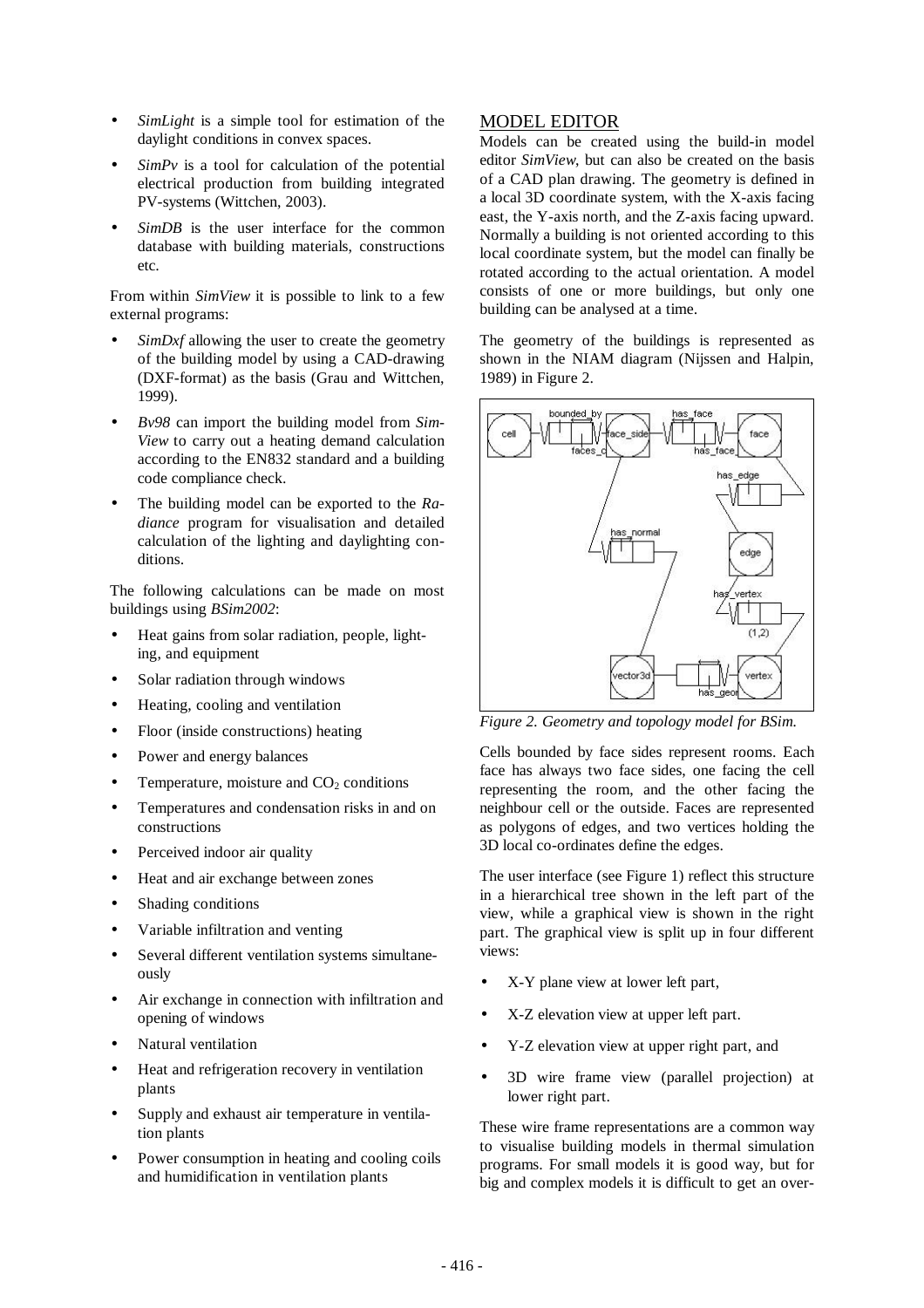view (see Figure 3) and to locate a specific face, edge or vertex.



*Figure 3. Wire frame view of a complex building model.*

# SOLAR PENETRATION

Apart from making a thermal simulation the model can be used for analyses of solar penetration into the building using *XSun*, which takes into account shadows cast by other buildings and the building itself.

The method used to perform the calculation of shadow- or sun patches is developed in the context of hidden surface removal within computer graphics, and is based on clipping a concave polygon to the boundary of another concave polygon performed in 2D (Weiler and Altherton, 1977).

Such an algorithm to perform polygon clipping has been developed (Grau and Johnsen, 1995). Polygons are represented as circular lists of vertices. The orders of the lists are important, and can be determined by the sign of the area A of the polygon:

$$
A = \sum_{k=1}^{n} (x_k y_{k-1} - y_k x_{k-1})
$$

Where n is the number of vertices, and  $x_k$  and  $y_k$  are the 2D co-ordinates of vertex *k*. If the area is positive, the list is ordered clockwise, otherwise the list is ordered counterclockwise.

Two sorts of clipping can be performed:

• Calculation of the polygons inside one subject polygon and outside another clip polygon, referred to as *exterior clipping* (see Figure 4). In this case the subject polygon is ordered clockwise and the clip polygon is ordered counterclockwise.



*Figure 4. Exterior polygon clipping.*

• Calculation of the polygons inside one subject polygon and inside another clip polygon, referred to as *interior clipping* (see Figure 5). In this case both polygons are ordered counterclockwise.



*Figure 5. Interior polygon clipping.*

The boundaries of the subject polygon and the clip polygon may or may not intersect. If they intersect the intersections will occur in pairs. One intersection occurs when one clip polygon edge enters the inside of the subject polygon and one when it leaves.

When an entering intersection occurs by the clip polygon, the boundary of the clip polygon is followed until it leaves. From that point the subject polygon is followed until another entering intersection occurs by the clip polygon. This process can be repeated until the first entering intersection is reached again.

Special cases has to be considered, e.g. when the clip polygon is completely inside or outside the subject polygon, or when the clip polygon has common edges with the subject polygon.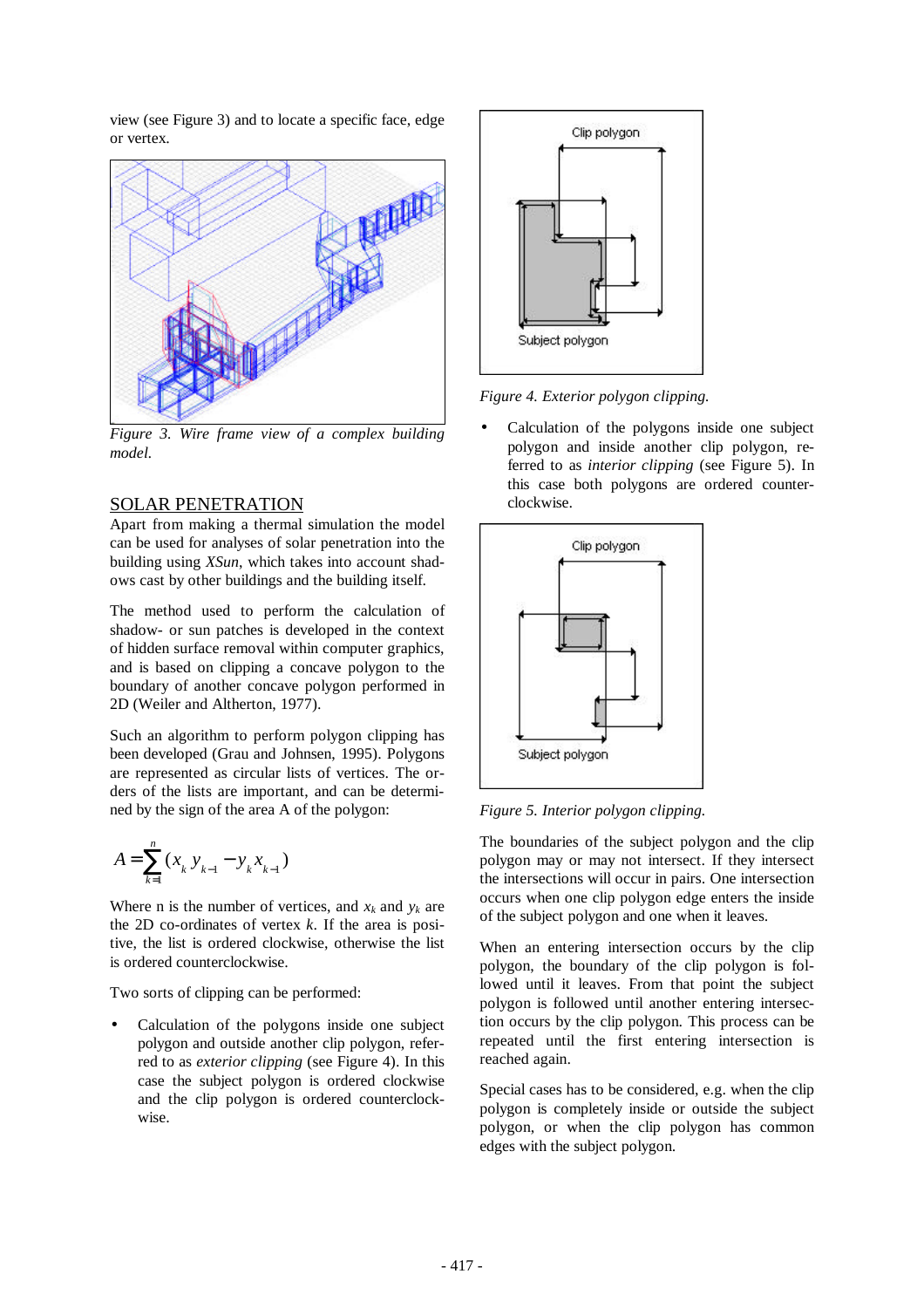This algorithm for polygon clipping is the core of *XSun*.

Using *XSun* to calculate the sun patches entering a building at a given time, polygon clipping is being used in the following way:

- The outside faces of surrounding buildings that can cast shadows on the faces of the building are projected in the direction of the sunray onto the actual face as shadow polygons. The same is done for faces of the building that can cast shadows on the building itself, e.g. L-shaped buildings.
- All external windows and openings that can be hit by the sun are clipped to polygons outside the shadow polygon, giving polygons receiving sun.
- These sun polygons are projected in the direction of the sunray onto the inner face of the wall, taking into account the wall thickness. The internal sun polygons are clipped to be inside the opening boundary.
- The inside sun polygons are projected in the direction of the sunray onto the internal faces of the room. These polygons are clipped to be inside the boundary of internal windows and openings. In the case that sun polygons has been found, the previous task is repeated recursively until no more sun polygons are found.

Figure 6 shows how the sun enters a building, and how the sun is passed on to a neighbouring room through an opening. Figure 7 shows an example of shadows cast from a neighbouring building. To analyse which buildings obstruct the sun, the model can be viewed from the sun in the direction of the sunray (see Figure 8).



*Figure 6. Incident sun calculated by XSun, August 23, 2003 at 17:00 in Copenhagen.*



*Figure 7. Shadows cast from a neighbour building, August 23, 2003 at 18:30 in Copenhagen.*



*Figure 8. Shadows cast from a neighbour building as seen in the direction of the sunray, August 23, 2003 at 18:30 in Copenhagen.*

### RAYTRACING

The views shown until now has been wire frame transparent views, which are not very realistic and can be difficult to overview. In order to have photo realistic views and to perform lighting calculations the model can be exported to *Radiance* (Ward Larson and Shakespeare, 1998).

*Radiance* employs a light-backwards ray-tracing method, extended from original algorithm introduced to computer graphics (Whitted, 1980). Light is followed along geometric rays from the viewpoint into the scene and back to the light source. The result is equivalent to follow the light forward, but the process is more efficient because most of the light leaving a source will never reach the point of interest.



*Figure 9. Radiance picture of the extended art museum with an outline of the existing building in front.*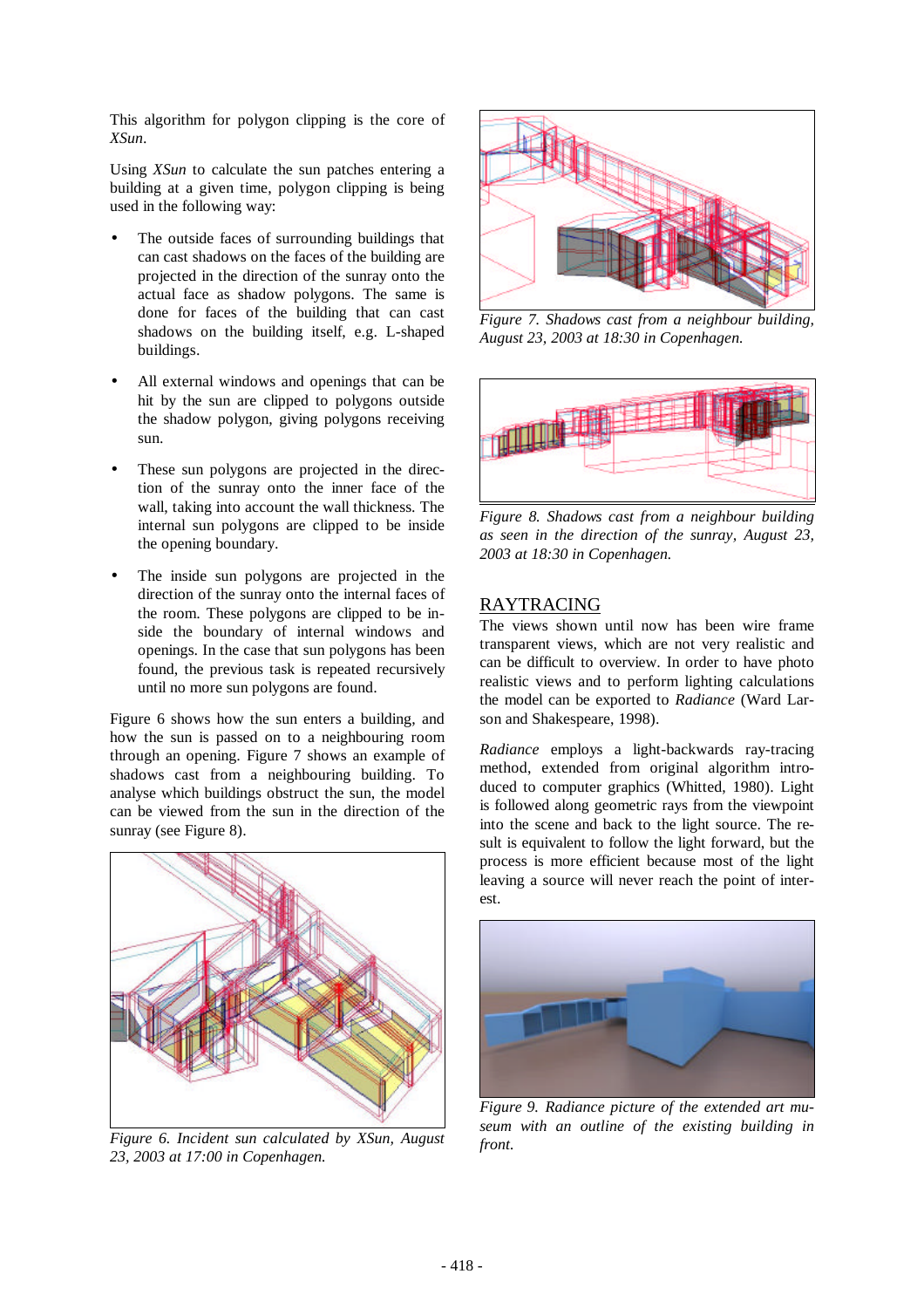Figure 9 and 10 show pictures made by *Radiance* of the extension of Ordrupgaard art museum seen from different viewpoints.



*Figure 10. Radiance picture of the extension to the art museum and the existing building in the background.*

# DIRECTX

Making photo realistic pictures with *Radiance* are very time consuming. Depending on the complexity of the model it can take several hours, or even days.

In order to make visualisations of models fast, but of less quality, they can be exported to the DirectX file format.

The DirectX file format is defined by Microsoft, and is supported by many programs for visualisation and animation. The DirectX file format provides a rich template-driven format that enables the storage of meshes, textures, animations and user-definable objects. In BSim2002 the complete geometry and the material properties can be exported to a file that can be opened from 3<sup>rd</sup> part visualisation programs supporting DirectX.

Figure 11 and 12 shows samples of pictures produced by the program *Deep Exploration*, a professional visualisation tool from the company Right Hemisphere.



*Figure 11. The museum showed as a solid view exported as a DirectX file.*



*Figure 12. The museum showed as a transparent view exported as a DirectX file.*

# **OPENGL**

OpenGL is a three-dimensional graphics software interface, which is an integrated part of the Windows operating system. Originally OpenGL was developed by Silicon Graphics, Inc., but has become an open industry-standard independent on operating system and hardware, and the standard is maintained by an independent group called the Architectural Review Board. The OpenGL software interface allows graphics programmers to create high-quality, three-dimensional colour images with graphic effects such as shading, lighting, texture-mapping etc.

A small program *BSim3d* has been developed in Visual Basic based on OpenGL to make visualisations of building models. The models can bee viewed from outside as well as from inside the building, allowing the user to have a virtual tour in the building.

The building models are imported from XSun via a file in DirectX format to get the geometry and material properties, but also the sun patches at a given time as calculated by XSun.

Figure 13 - 15 shows sample pictures of the new extension to the art museum seen from outside as well as from the inside of the building.



*Figure 13. BSim3d outside view of the new extension to the art museum.*